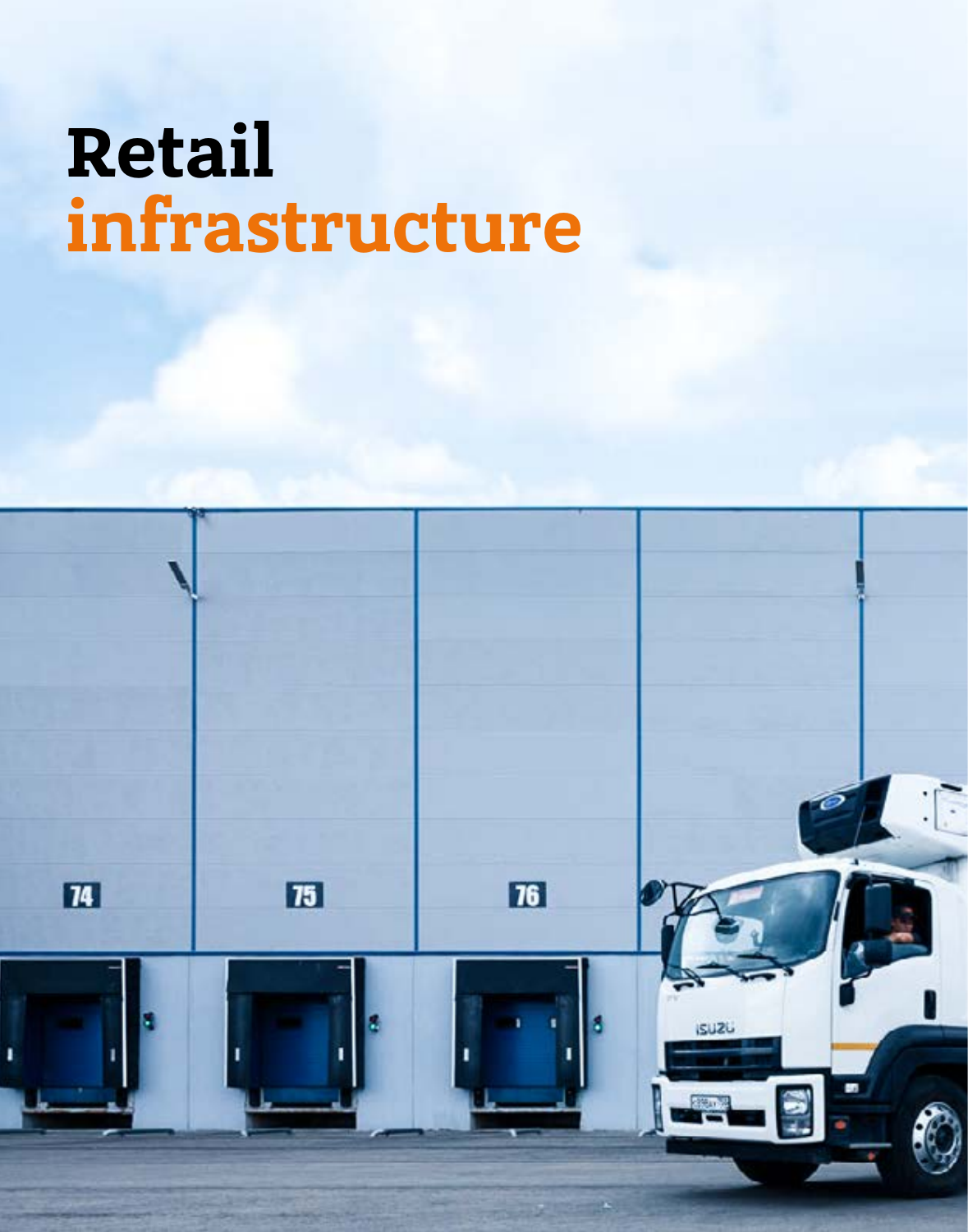**We are constantly refining our logistics, transport and IT systems in order to ensure that we can provide high-quality goods to our customers in an efficient and reliable way as we continue to expand the business in existing and new regions of Russia.** 

**Our robust retail operations infrastructure helps us to implement our unique customer value proposition at each of our stores on a daily basis.**

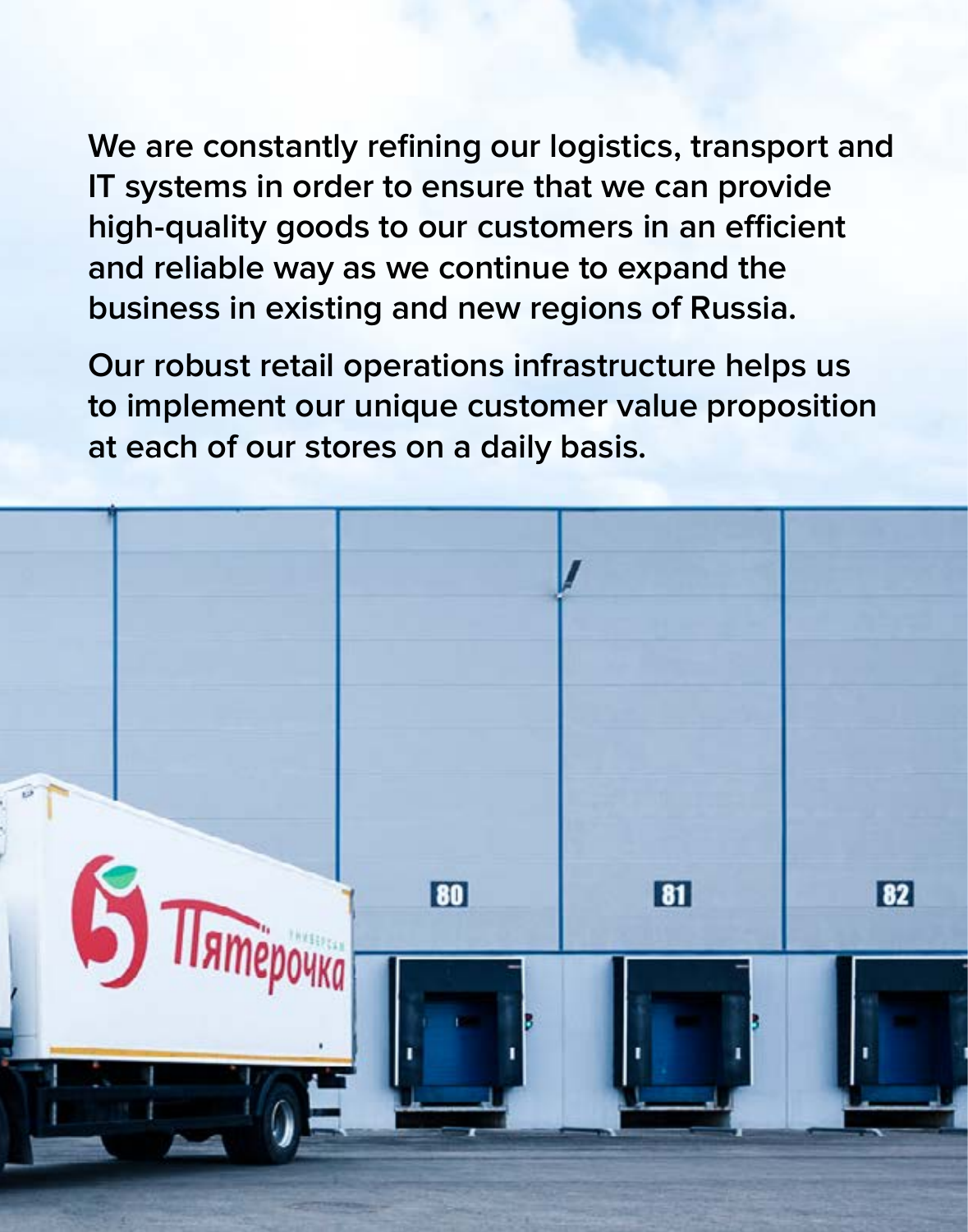# **Logistics**

Our logistics operations play a vital role in providing efficient, reliable support to each of our format's CVPs. Pyaterochka runs its own logistics, while Perekrestok and Karusel share infrastructure, but we are also leveraging synergies between the logistics infrastructures of our formats in remote regions.

As of 31 December 2018, we operated 42 DCs with a total floor space of 1,179 thousand square metres, providing sufficient coverage for the Company's rapidly expanding operations.

X5 Retail Group's company-wide SLT level (order processing based on timely deliveries) remained stable at 90%, while centralisation increased from 93% in 2017 to 95% in 2018.

### **How we manage logistics**

Logistics are managed from the X5 Corporate Centre, which sets standards for, and monitors the performance of, our DC operations. The head office also acts as a hub for the sharing of best practices and technologies between formats, as well as the centralised analysis and planning for logistics infrastructure expansion. X5 Retail Group DCs all utilise an automated warehouse management system (WMS) that includes features like voice picking and weighing technology.

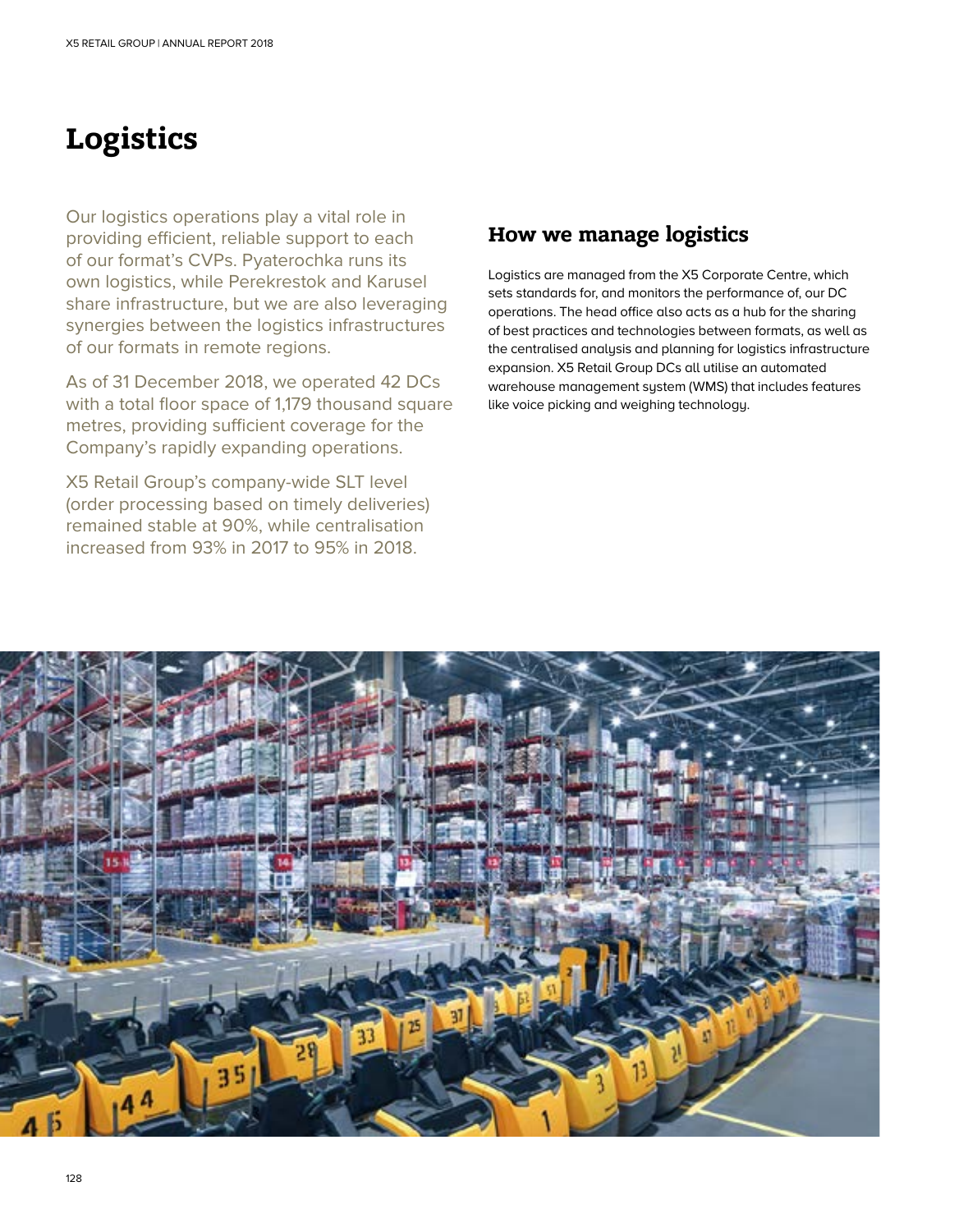

#### **General approach to Logistics and Transportation Strategy development**



#### **Logistics and Transportation Strategy**

Network optimisation

**Transport Strategy** 

KPIs (standardisation)

#### **End-to-End Logistics and Transportation Strategy**

(analysis of current situation, future requirements, gaps in competencies, roadmaps)

## **Logistics and Transportation Strategy**

Throughout 2018, we worked to implement X5 Retail Group's Logistics and Transportation Strategy to 2025, which was adopted in 2017 and covers plans for the development of our logistics operations.

The strategy focuses on reducing costs, cutting delivery times and ensuring the availability of a wide assortment of goods on our stores' shelves. The strategy was developed to enable X5's logistics to:

- Support the unique CVP of each retail format
- Respond to forecast demand through 2025 for each specific location
- Enable each format to achieve target market share, expanding operations based on the planned number of stores while reducing share of costs
- Allow formats to manage their own supply chain operations while in parallel seeking and implementing opportunities to achieve synergies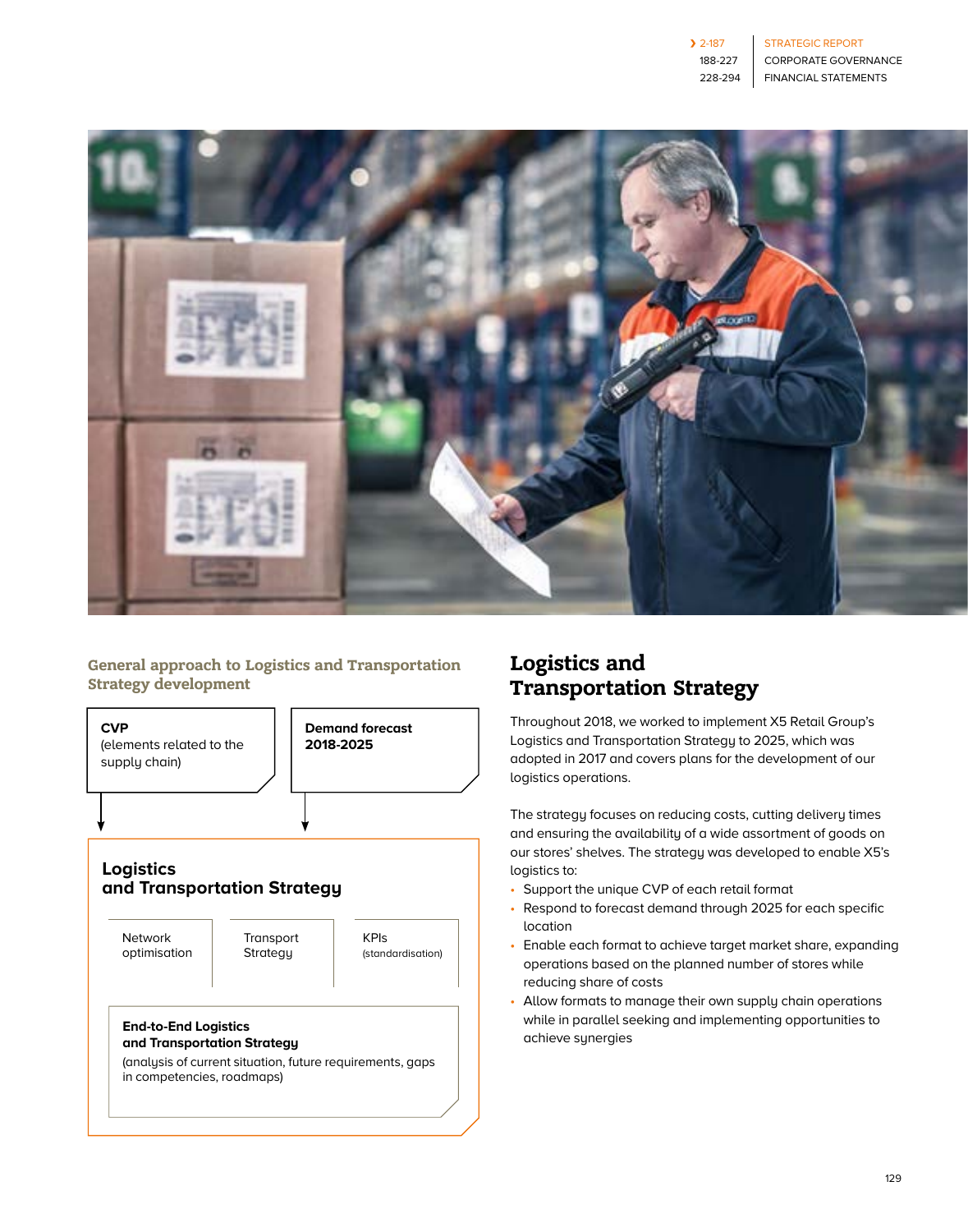# **Logistics infrastructure**

**X5's logistics infrastructure is growing and developing to respond to the changing needs of our business. We are introducing new technologies that help enhance planning and efficiency, while also building new capacities and processes that help us to further enhance the quality of our offering.**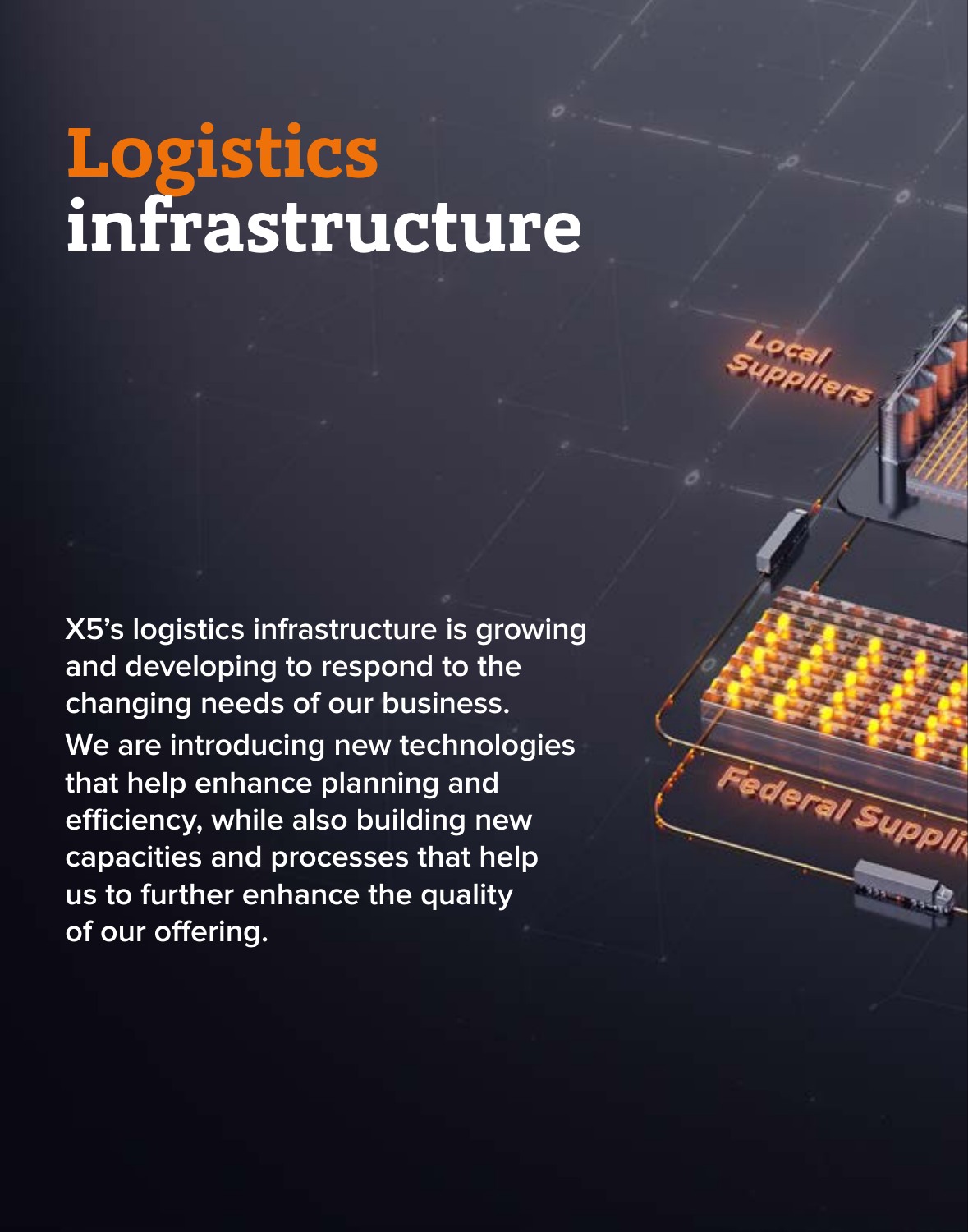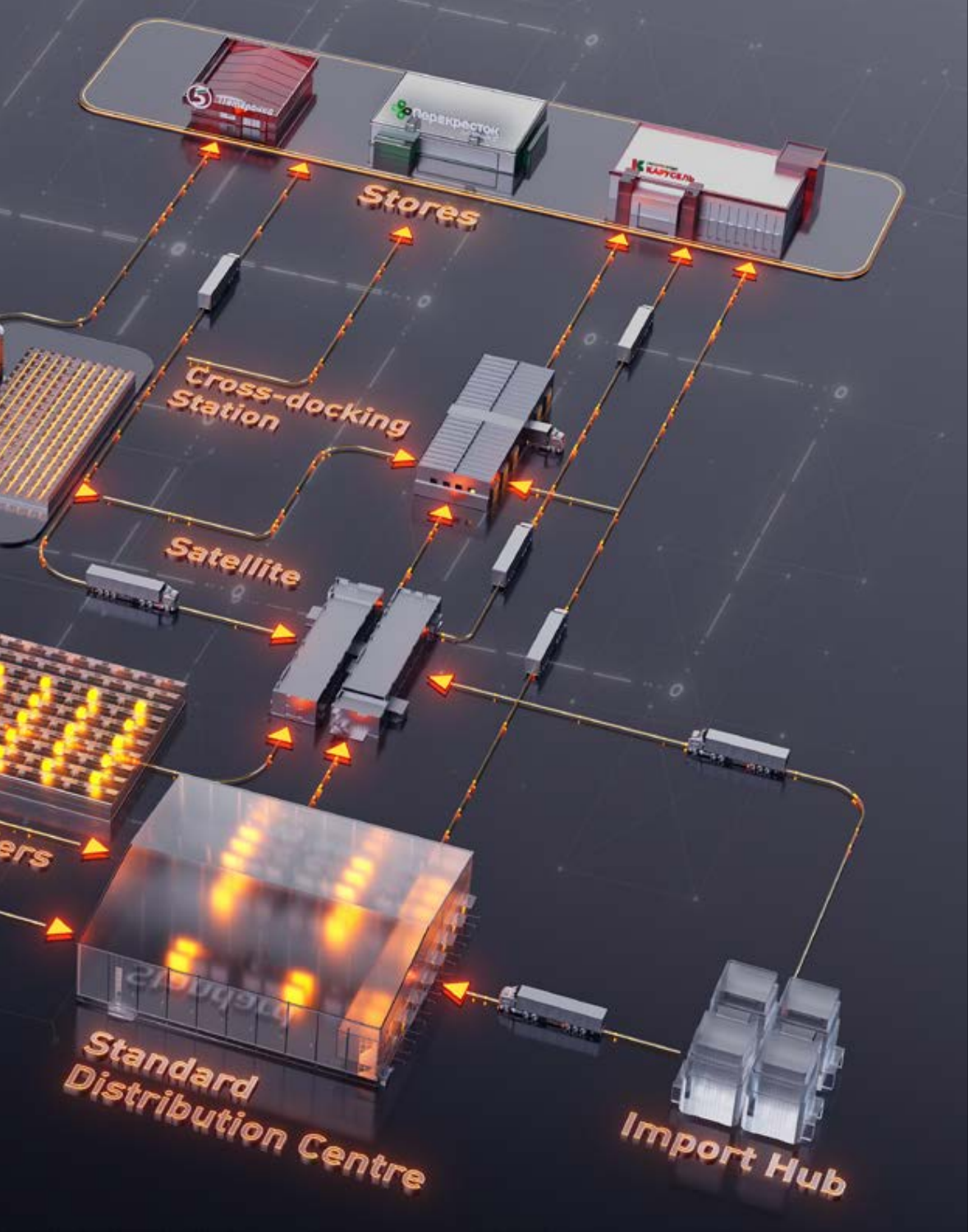

## **Key highlights for 2018**

- Total throughput at existing DCs rose by 93% year-on-year
- Opened three new DCs, increasing total DC area for the Pyaterochka format by 70 thousand square metres year-on-year
- Improved operational efficiency of DCs: per-unit costs declined by 11% year-on-year, while the overall working rate reached a record 87 boxes per hour
- Leveraged synergies with other X5 Retail Group formats: our DC network increased the volume of boxes handled for largeformat stores by 91% year-on-year to 2.2 million

## **Optimising transportation costs**

One key area of focus in 2018 was optimisation of transportation costs, with a focus on further development of the Transportation Management System and increasing the share of automated route planning, which was launched in 2018 and reached 50% by the end of the year. This has significantly improved planning and routing accuracy:

- The vehicle activity ratio increased from 65% at the beginning of 2018 to 73% by the end of the year
- Turnover in the areas within 150 km from DCs improved by an average of 18% in 2018 following the introduction of multisectional resource planning
- Warehouse planning processes have been enhanced:
	- **−** Planning now covers the entire 24-hour throughput of goods, as opposed to 3-6-hour intervals in 2017
	- **−** The time required for route planning decreased from 16 hours to 10 hours, which improved plan fulfilment monitoring
	- **−** Planning algorithms have been introduced to even out the hourly loads on DCs and to analyse performance
	- **−** Delivery planning within a 6-hour window reached 91% in 2018, up from 67% in 2017
	- **−** Reduction in labour time required for the planning process has enabled route-planning staff to focus on monitoring standards and optimisation of transportation costs

# **Pyaterochka**

Pyaterochka operated a total of 30 DCs with an area of 892 thousand square metres as of 31 December 2018. The format opened three DCs with a total area of 70,036 square metres in 2018. Pyaterochka's scale and geography of operations require a well-run, modern and efficient logistics infrastructure to enable the format to provide a reliable supply of high-quality goods to the shelves of 14,431 stores (as of 31 December 2018) in 64 Russian regions for every one of the 4.6 billion customer visits that we enjoyed in 2018.

## **Personnel development**

• We focused on personnel development in 2018 with the launch of the Logistics Academy, a joint project with METRO Cash & Carry and Coca-Cola HBC that trains promising managers from the Logistics Department in leadership and effective project management. Candidates are nominated from the selected talent pool by macro-region heads. Programme students are required to develop projects that are presented to an expert jury upon graduation from the Academy.

## **Improving processes**

- We updated our logistics business processes in 2018 with a focus on reliability, stability and coordination. These affected product life-cycle processes, as well as places where these processes intersect with management processes.
- We also developed our electronic document interchange (EDI) systems in 2018, extending the integration with suppliers to include seven new protocols. Pyaterochka currently has the broadest integration of EDI among retailers in Russia.

## **Plans for 2019**

- One of our key areas of focus for 2019 will be innovations. We are already testing a new WMS in our Saratov DC, and we plan to migrate our first DC to the new system in the second half of 2019.
- We are also testing the robotisation of the storage of fruits and vegetables, autopilot for forklifts and automated assembly of small items.
- We are also working with the Commercial Department to launch a new packaging line in Krasnodar, which will add to Pyaterochka's existing facilities, which include 14 banana ripening stations (eight owned and six external), as well as a watermelon binning service.